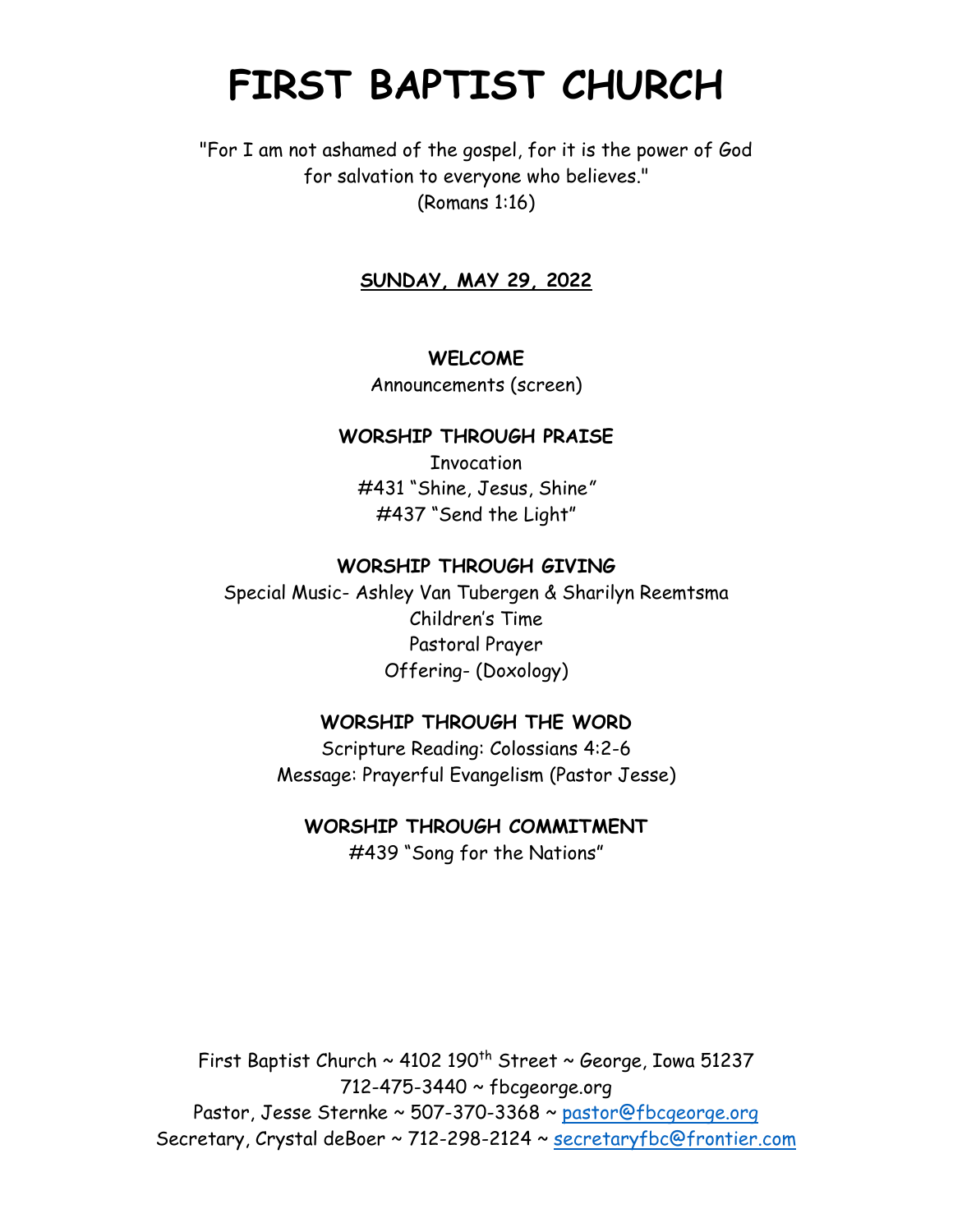|                                           |               | OPPORTUNITIES THIS WEEK                                                                                                                                                                                                                                   |                 |  |
|-------------------------------------------|---------------|-----------------------------------------------------------------------------------------------------------------------------------------------------------------------------------------------------------------------------------------------------------|-----------------|--|
| SUNDAY-                                   |               | <b>BUILDING FUND SUNDAY</b>                                                                                                                                                                                                                               |                 |  |
|                                           |               | 9:00 am- Sunday School                                                                                                                                                                                                                                    |                 |  |
|                                           |               | 10:00 am- Morning Worship Service                                                                                                                                                                                                                         |                 |  |
|                                           |               | 6:30 pm- Discipleship U/ Bday and Anniv Celebration                                                                                                                                                                                                       |                 |  |
| MONDAY-                                   |               | <b>MEMORIAL DAY</b>                                                                                                                                                                                                                                       |                 |  |
| WEDNESDAY-                                |               | 6:30 pm- Youth                                                                                                                                                                                                                                            |                 |  |
|                                           |               | 7:00 pm- Visitation                                                                                                                                                                                                                                       |                 |  |
| SATURDAY-                                 |               | 9:00 am- VBS                                                                                                                                                                                                                                              |                 |  |
| NEXT SUNDAY-                              |               | <b>COMMUNION SUNDAY</b>                                                                                                                                                                                                                                   |                 |  |
|                                           |               | 9:00 am- Fellowship Time                                                                                                                                                                                                                                  |                 |  |
|                                           |               | 10:00 am- Morning Worship Service                                                                                                                                                                                                                         |                 |  |
|                                           |               | 6:30 pm- Discipleship U                                                                                                                                                                                                                                   |                 |  |
|                                           |               |                                                                                                                                                                                                                                                           |                 |  |
| $5 - 22 - 22$                             | Sunday School | Morning Worship                                                                                                                                                                                                                                           | Evening Worship |  |
| WE CAME                                   | 54            | 132                                                                                                                                                                                                                                                       | 42              |  |
| WE GAVE                                   | \$252.00      | \$3,413.00                                                                                                                                                                                                                                                | \$37.00         |  |
|                                           |               | Morning Organist/Pianist: Sharilyn Reemtsma                                                                                                                                                                                                               |                 |  |
| Greeters: Darren & Julie Kramer           |               |                                                                                                                                                                                                                                                           |                 |  |
| Greeters Next Sunday: Daryl & Mary Kramer |               |                                                                                                                                                                                                                                                           |                 |  |
| Nursery: Judy Eben                        |               |                                                                                                                                                                                                                                                           |                 |  |
|                                           |               |                                                                                                                                                                                                                                                           |                 |  |
| <b>ANNOUNCEMENTS</b>                      |               |                                                                                                                                                                                                                                                           |                 |  |
|                                           |               |                                                                                                                                                                                                                                                           |                 |  |
| 9:00.                                     |               | First Baptist will be offering a 1-day Vacation Bible School this year on June 4 from 9-3:30.<br>VBS is for age 3-6 <sup>th</sup> grade. Leaders need to be here at 8:45 as kids will be showing up around                                                |                 |  |
|                                           |               | Aid for Ukraine update from Gordon Siebring. The trailer has been removed from the Frontier<br>Bank parking lot, but items can still be donated at Justice for All in Rock Valley. Monetary<br>donations will still be accepted at Security Savings Bank. |                 |  |
|                                           |               |                                                                                                                                                                                                                                                           |                 |  |

This summer, the First Baptist Youth Group would like to invite all students grades 7-12 to join us! We meet from 6:30 - 8 every Wednesday at the church. Email [\(schrickjesse@gmail.com\)](mailto:schrickjesse@gmail.com) or text/call (712-470-5276) Jesse Schrick with any questions you may have. \*\*\*\*\*\*\*\*\*\*\*\*\*\*\*\*\*\*\*\*\*\*\*\*\*\*\*\*\*\*\*\*\*\*\*\*\*\*\*\*\*\*\*\*\*\*\*\*\*\*\*\*\*\*\*\*\*\*\*\*\*\*\*\*\*\*\*\*\*\*\*\*\*\*\*\*\*\*\*\*\*\*\*\*

We have 35 Campers going to various camps at Village Creek Bible Camp this summer. Please remember to pray for them. If you would like to give financially to support these campers, please give your donation to Merlin Winter. We are looking for drivers to transport campers, please let Donna know if you are willing to drive!